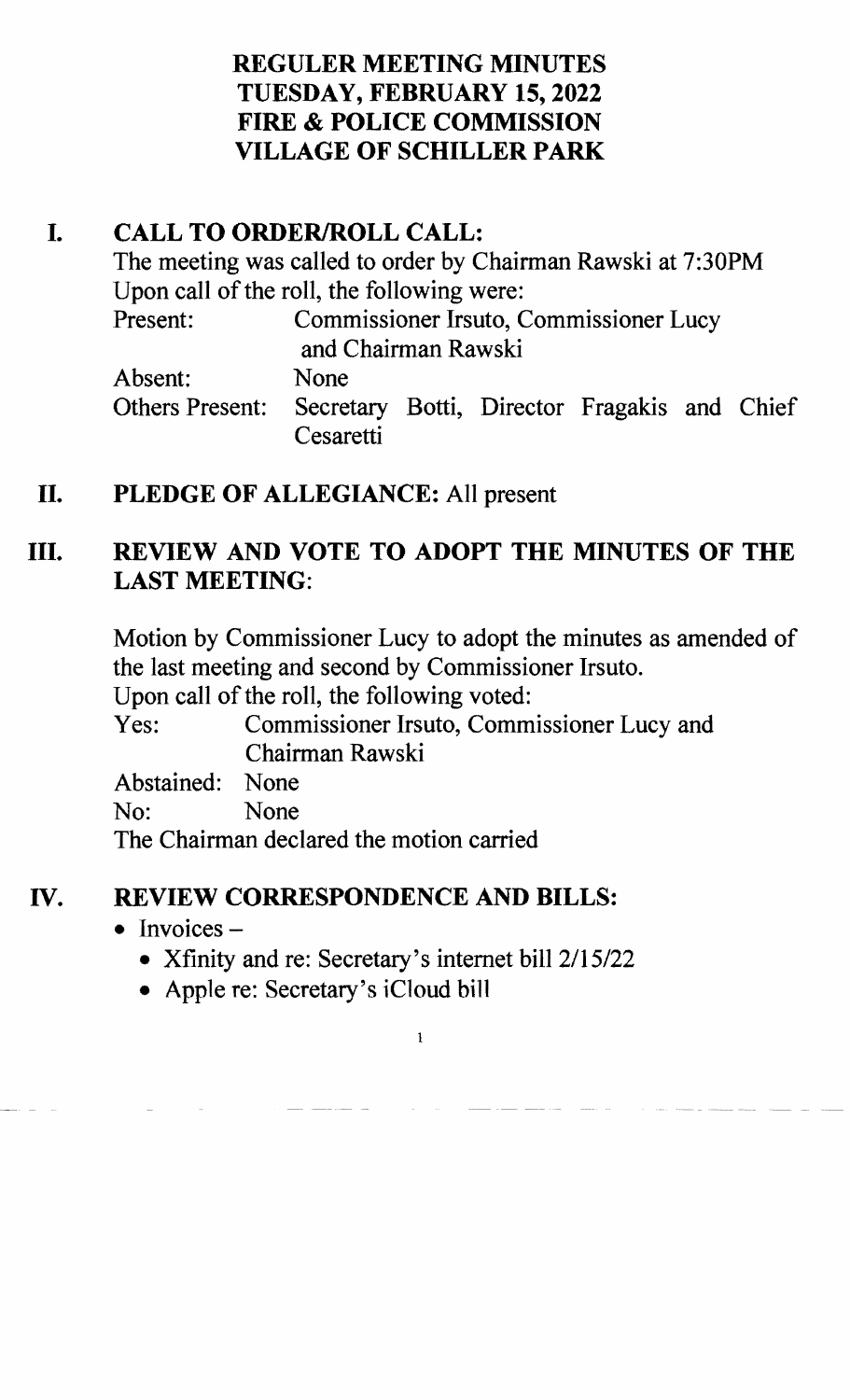- C.O.P.S & F.I.R.E. Testing Services re: Online applications fee and Blue Line Ad for Fire testing
- Correspondence Personnel
	- Standard & Associates re: Psychological evaluation John O'Grady

#### V. DISCUSS PROGRESS OF PROBATIONARY EMPLOYEES IN THE LAST TWO MONTHS OF THEIR PROBATIONARY PERIOD AND VOTE FOR PERMANENT APPOINTMENT OR DISMISSAL (Note: this discussion may be in executive session):

Motion by Commissioner Irsuto and second by Commissioner Lucy to concur with the recommendation of Chief Cesaretti to conditionally appoint Blaine C. Schneider to the permanent rank of Lieutenant for the Fire department, as of March 18, 2022.

Upon a call of the roll, the following voted: Yes: Commissioner Irsuto, Commissioner Lucy and Chairman Rawski No: None The Chairman declared the motion carried.

#### VI. DISCUSS STATUS OF OPEN POSITIONS FOR BOTH FIRE AND POLICE DEPARTMENTS:

- Police Department: Has four (4) openings, with three (3) approved, two (2) hired as of today and working on the third candidate
- Fire Department: Has three  $(3)$  openings, with two  $(2)$  approved, waiting on new eligibility list

2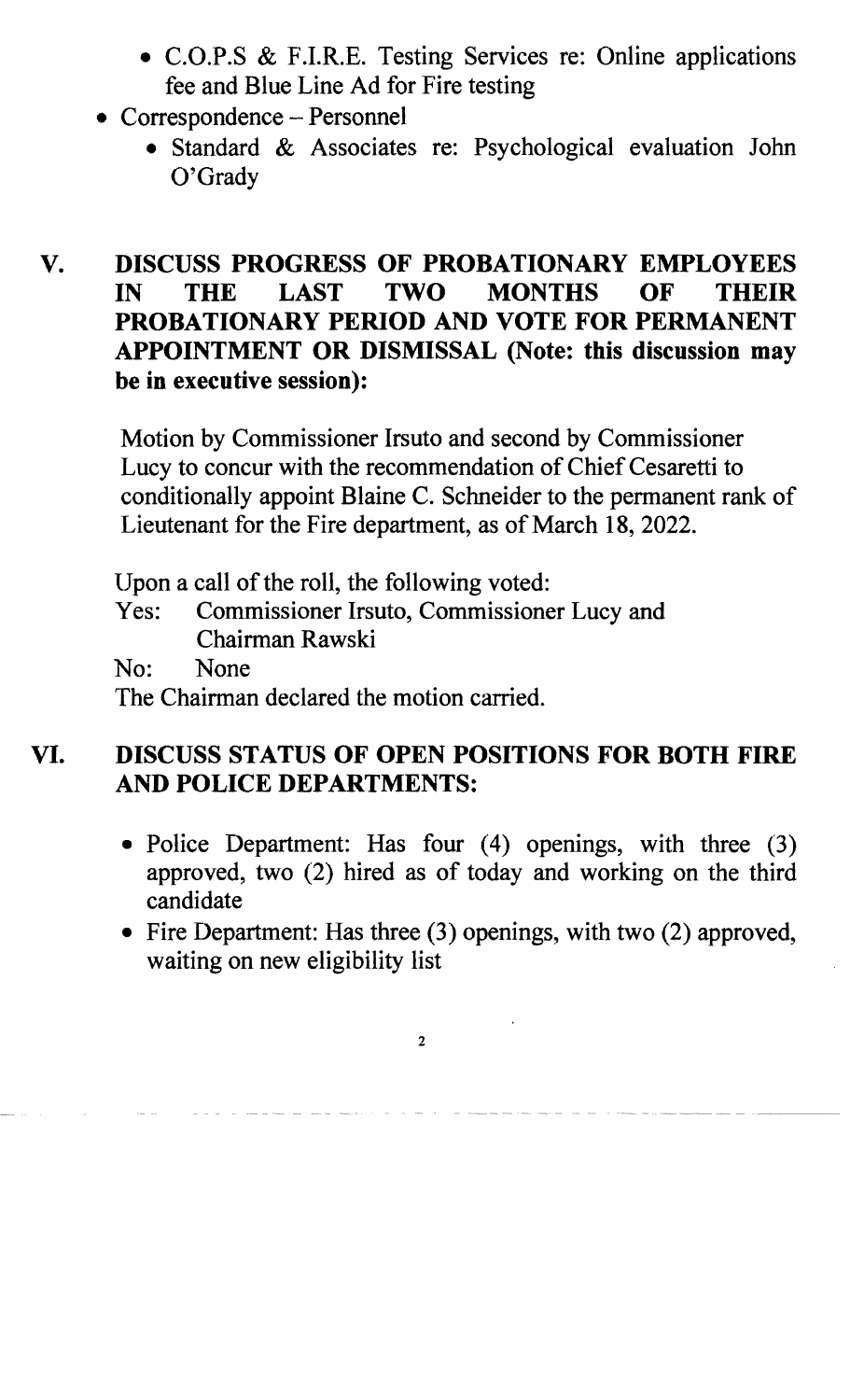# **VII. REVIEWING THE DATES THAT ARE SET FOR NEW POLICE TESTING (Original Appointment), AND DISCUSS DATES FOR LATERAL TRANSFER APPLICATIONS:**

### **Police Testing Schedule, (Original appointment)**

- Began advertising on January 4, 2022, thru February 3, 2022.
- Began issuing Applications on January 4, 2022
- Accepted Applications until Thursday, February 3, 2022, with a cutoff time of 4 P.M.
- Orientation & written examinations will be held on **Saturday, February 19, 2022,** at the Schiller Park Community Center: (all candidates must wear masks per the CDC rules)
	- o Registration will begin at 8:30 AM by C.O.P.S.
	- o Orientation will begin at 9:00 AM and doors will be locked
	- o Written exam will begin at or around 10A.M.
- Agility test will be held on **Sunday, March 6, 2022**, at the East Leyden High School Field House; (all candidates must wear masks per the CDC rules)
	- o Registration will begin at 8:30 AM by C.O.P.S.
	- o Agility test will begin at 9 AM and doors will be locked
- Oral examinations will be held on Monday, March 21, 2022 and Tuesday, March 22,2022, (Note: Chris will be the helper)
- Stats on applications:
	- o 21 purchased, and 11 eligible to take the test
- Final Eligibility list to be tentatively completed and posted by March 30, 2022 or sooner

# **Reviewing date for Police Lateral's testing:**

- Waiting on Director Fragakis to get us Salaries
- Discuss on April 18, 2022

3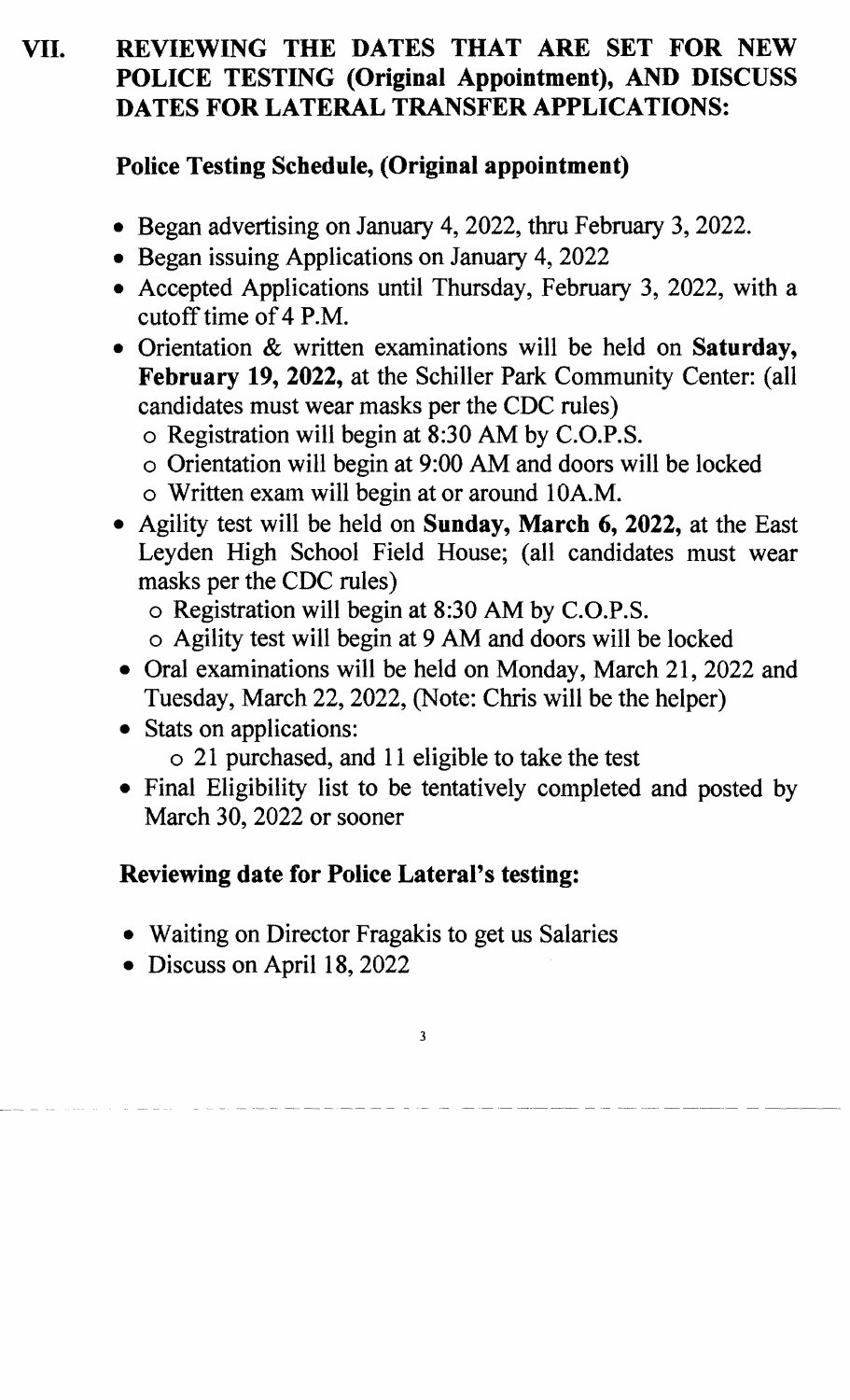### VIII. REVIEWING THE DATES THAT ARE SET FOR NEW FIREFIGHTERIPARAMEDIC TESTING (Original Appointment):

- Began advertising on January 4, 2022, thru February 2, 2022.
- Began issuing Applications on January 4, 2022
- Accepted Applications until Wednesday, February 2, 2022, with a cutoff time of 4 P.M.
- Orientation & written examinations will be held on Saturday, February 19, 2022, at the Schiller Park Community Center: (all candidates must wear masks per the CDC rules)
	- o Registration will begin at 12:30 PM by F.I.R.E. testing service
	- o Orientation will begin at 1 :00 PM and doors will be locked
	- o Written exam will begin at or around 1 :30 P.M.
- Oral examinations will be held on Monday, February 28, 2022 (Note: Chris will be the helper)

### • Stats on applications:

- o 9 purchased, and 5 eligible to take the test
- Final Eligibility list to be tentatively completed and posted by March 8, 2022, or sooner

### IX. DISCUSS CONTINUTATION OF PASS/FAIL CUTOFF ON THE FINAL PROMOTIONAL ELIGIBILITY LIST'S

4

• Hold until Chief Cesaretti talks to the Union

## X. OTHER BUSINESS:

• None